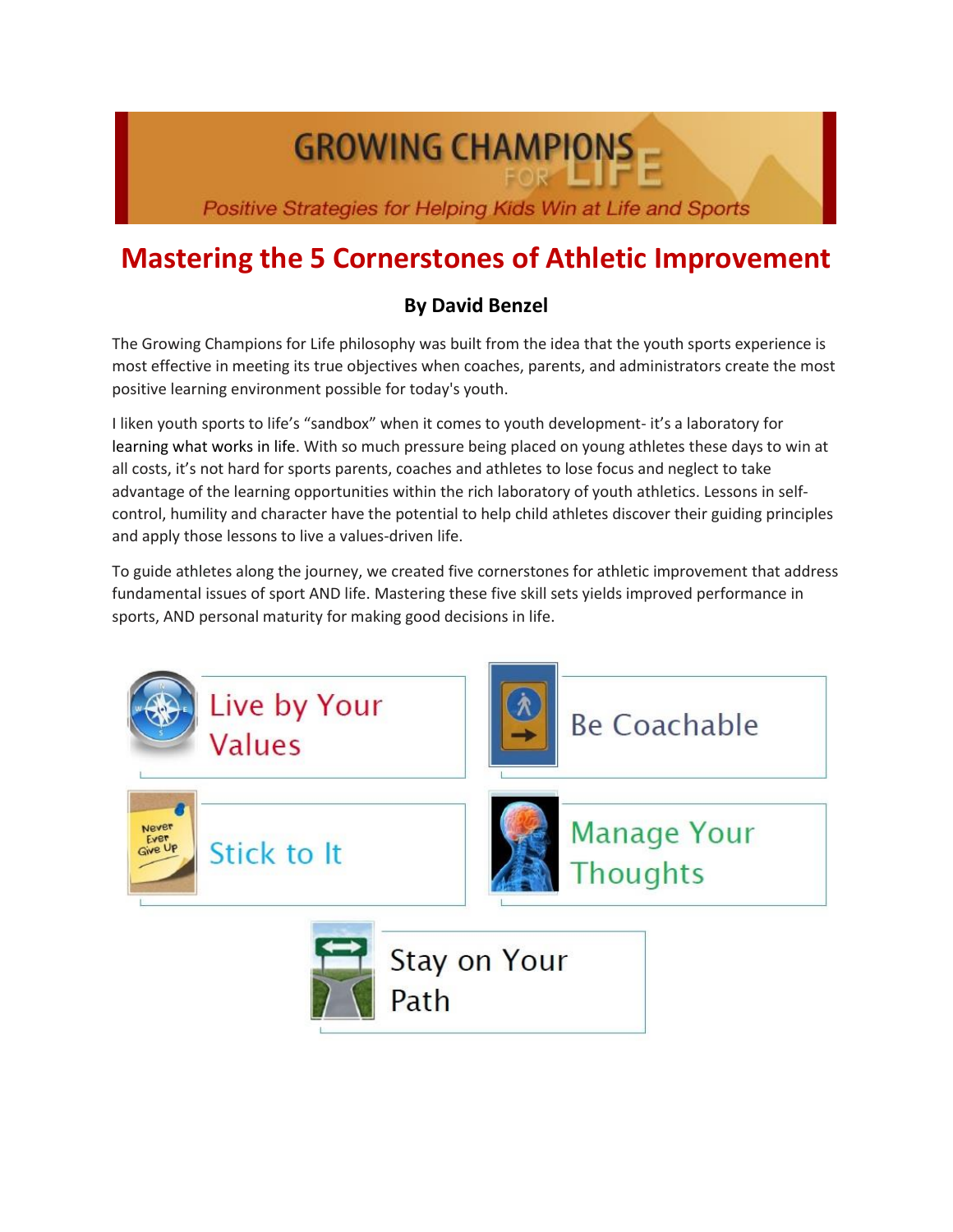The below exercise includes a statement relating to each of the five cornerstones for athletic improvement listed in the image above. It is followed by three questions that will help athletes (as well as parents and coaches) to better understand what inhibits them from learning all they can from sports, and applying that knowledge to enhance their athletic performance and overall growth. So grab a pen and paper, or open up a blank document on your computer and get started!

#### **1. Live by my values**

I wonder how I can resist the temptation to compromise my values despite peer pressure, self-doubt, and fear.

What are my current obstacles to doing this?

What are my strengths and possible resources for doing this?

And lastly what are my action steps?

#### **2. Be Coachable**

I wonder how I can overcome my distractions. What are my current obstacles to doing this?

What are my strengths and possible resources for doing this?

And lastly what are my action steps?

#### **3. Stick to it**

I wonder how I can continue to move forward in spite of my obstacles or any adversity. What are my current obstacles to doing this?

What are my strengths and possible resources for doing this?

And lastly what are my action steps?

#### **4. Manage my thoughts**

I wonder how I can feel good about myself when I don't perform my best, or win. What are my current obstacles to doing this?

What are my strengths and possible resources for doing this?

And lastly what are my action steps?

#### **5. Stay on my path**

I wonder how I can see and appreciate now the positive outcome that today's work will have on me six months down the road.

What are my current obstacles to doing this?